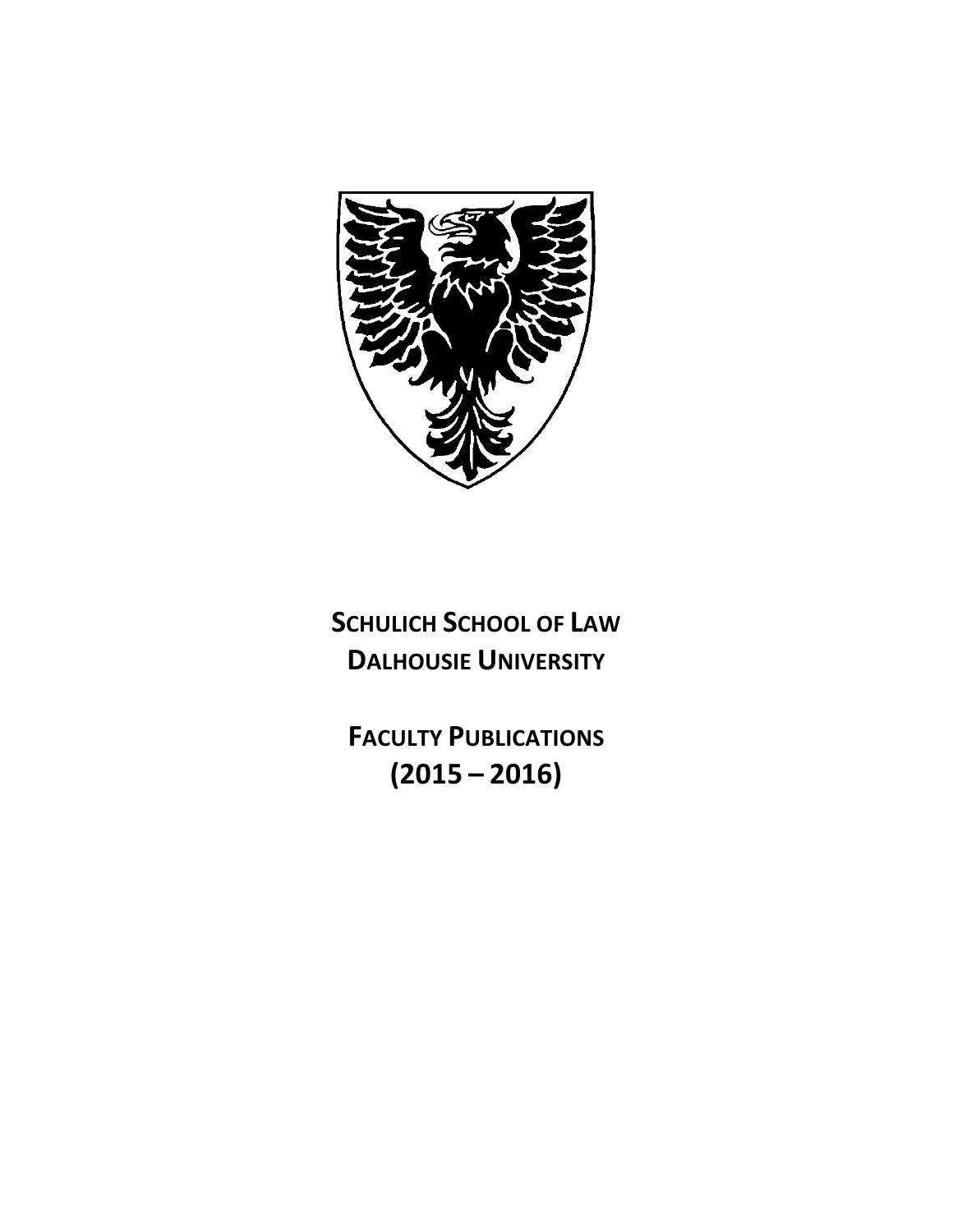Dalhousie Law Faculty Publications  $(2015 - 2016)$ 

#### **Bruce Archibald –**

• "The Relative Autonomy of Canadian Labour Law: Juridical Spaces for Human Capability Development, Personal Work Relations, Relational Rights and Restorative Labour Market Regulation".

#### **Jamie Baxter –**

• "From Integrity Agency to Accountability Network: The Political Economy of Public Sector Oversight in Canada" (2015) 46.2 *Ottawa Law Review* 231 **R**

#### **Vaughan Black –**

- Chapters 3 and 4 in Jeffrey Berryman et al, *Remedies: Cases and Materials*, 7th ed (Toronto: Emond Montgomery, 2016). (N.B., this is just an updating of my chapters in the 6th edition.)
- (with Stephen Pitel), "Forum-Selection Clauses: Beyond the Contracting Parties" (2016) 12:1 J Private Int'l L 26. Peer reviewed
- "Foreign Money Obligations in Ontario" (2016) 45:3 Adv Q 267.
- "The Foreign Money Claims Act" (2016) 74 Advocate 373.

#### **Kim Brooks –**

- "Why Feminism Matters to the Study of Law" (2015) 27(2) *Canadian Journal of Women and the Law* 207-223.
- (with David Duff, Lisa Philipps, Benjamin Alarie, and Geoff Loomer) *Canadian Income Tax Law,*  $5^{th}$  ed. (Toronto: Butterworths, 2015)
- *Taxation of Corporate Reorganizations* (Toronto: Federated Press) (editor).
- "What the Best Law Teachers Do" (2015) vol. 45, no. 4 *Canadian Journal of Higher Education* 486-488.
- (guest editor with Colin Jackson) Volume 38(2) *Dalhousie Law Journal*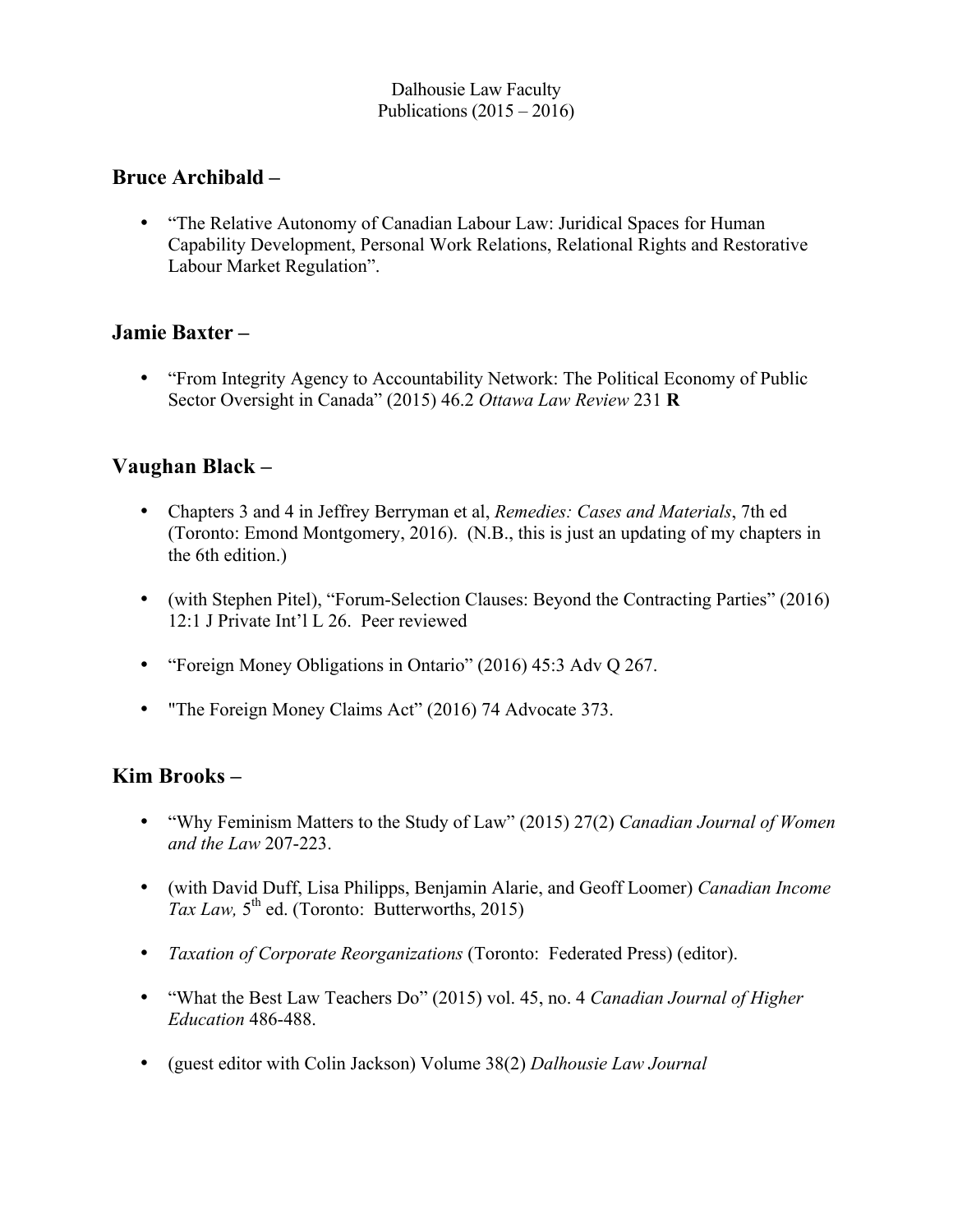### **R Camille Cameron –**

- (with Jasminka Kalajdzic and Alon Klement) *Economic Enablers,* in 'Class Actions in Context: How Culture, Economics and Politics Shape Collective Litigation' (Elgar Publishing, May 2016)
- *Litigation as 'Core Business': Analyzing the Access to Justice and Regulatory Dimensions of Commercially Funded Class Actions in Australia,* 'Class Actions in Context: How Culture, Economics and Politics Shape Collective Litigation' (Elgar Publishing, May 2016)

# **Aldo Chircop –**

- (with W. Moreira, H. Kindred & E. Gold), eds., *Canadian Maritime Law* 2d (Toronto: Irwin Law, 2016).
- (with M. McConnell & Scott Coffen-Smout), eds., *Ocean Yearbook*, vol. 30 (Leiden: Nijhoff, 2016).
- "Introduction: An Overview of Canadian Maritime Law." In A. Chircop et al, eds, *Canadian Maritime Law* 2d (Toronto: Irwin Law, 2016), 1-9.
- (with S. Shiels), "Maritime Law Jurisdiction." In A. Chircop et al, eds, *Canadian Maritime Law* 2d (Toronto: Irwin Law, 2016), 158-210.
- (with & David Henley), "Ship Ownership, Construction, Repair and Registration." In A. Chircop et al, eds, *Canadian Maritime Law* 2d (Toronto: Irwin Law, 2016), 275-331.
- "Shipping in Arctic Waters." In A. Chircop et al, eds, *Canadian Maritime Law* 2d (Toronto: Irwin Law, 2016), 991-1023.
- (with P. L'Esperance), "Functional Interactions and Regulatory Prerogatives: The Mutual Accommodation of Offshore Windfarms and International Navigation and Shipping." 30 *Ocean Yearbook* 439-487 (2016). **R**
- R (with D. Dzidzornu & C. Oguamanam), "Ocean Law Reform: A Multi-Level Comparative Law Analysis of Nigerian Maritime Zone Legislation." 67 *Marine Policy* 60-75 (2016). **R**
- "Assistance at Sea and Places of Refuge for Ships: Reconciling Competing Norms." In H. Ringbom ed., *Jurisdiction over Ships: Post-UNCLOS Developments in the Law of the Sea* (Leiden: Nijhoff, 2015), 150-163. **R**
- "Implementation of Article 82: Theory and Practice", in Jiaobao Li et al., eds., *Technical and Legal Aspects of the Continental Shelf and the Area* (Beijing: Science Press, 2015), 87-99.
- "The Evolving Framework for International Navigation in the Arctic," in H-J. Koch, et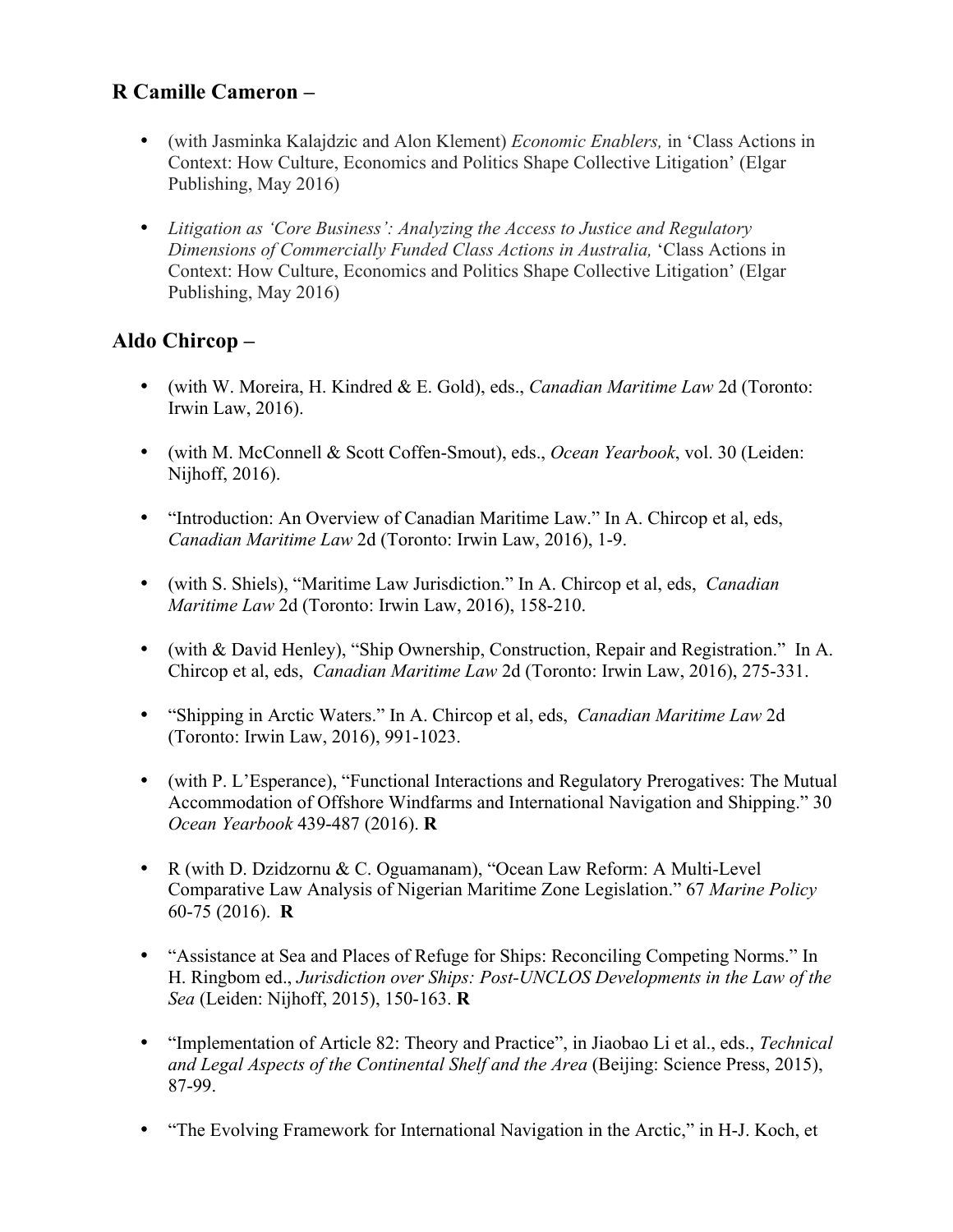al. eds., *Legal Regimes for Environmental Protection: Governance for Climate Change and Ocean Resources* (Leiden: Brill Nijhoff, 2015), 275-287.

#### **Stephen Coughlan –**

- Criminal Procedure 3rd ed. (Toronto: Irwin Law, 2016)
- (with Gerry Ferguson and Lee Seshagiri), Annual Review of Criminal Law 2014 (Toronto: Carswell, 2015)
- "Threading Together Abuse of Process and Exclusion of Evidence: How it Became Possible to Rebuke Mr. Big" (2015) 71 SCLR 415 (R)
- "Bringing Clarity to the General/Specific Intent Distinction: R v Tatton" (2015) 20 CR (7th) 240
- Case comment: R v Borowiec (2016) 27 CR (7th) 1
- Case comment: R v Kalleo (2016) 27 CR (7th) 98
- Case comment: R v Jackman (2016) 26 CR (7th) 217
- Case comment: R v Fedan (2016) 26 CR (7th) 50
- Case comment: R v Carson (2016) 25 CR (7th) 352
- Case comment: R v Riesberry (2016) 25 CR (7th) 227
- Case comment: R v Vander Griendt (2016) 25 CR (7th) 206
- Case comment:  $R \text{ v Niro } (2015)$  21 CR  $(7th)$  352
- Case comment: R v Fountain (2015) 20 CR (7th) 371
- Case comment: R v Aravena (2015) 20 CR (7th) 131

### **Elaine Craig –**

- "The Inhospitable Court" (2016) 66:2 University of Toronto Law Journal (pg 197 245). **R**
- "The Ethical Identity of Sexual Assault Lawyers" 47:1 (2016) Ottawa Law Review (pg 73- 122). **R**
- "Personal *Stare Decisis* and the Decision in *Mabior*" (2015) 53:1 Alberta Law Review (pg 207 to 227). **R**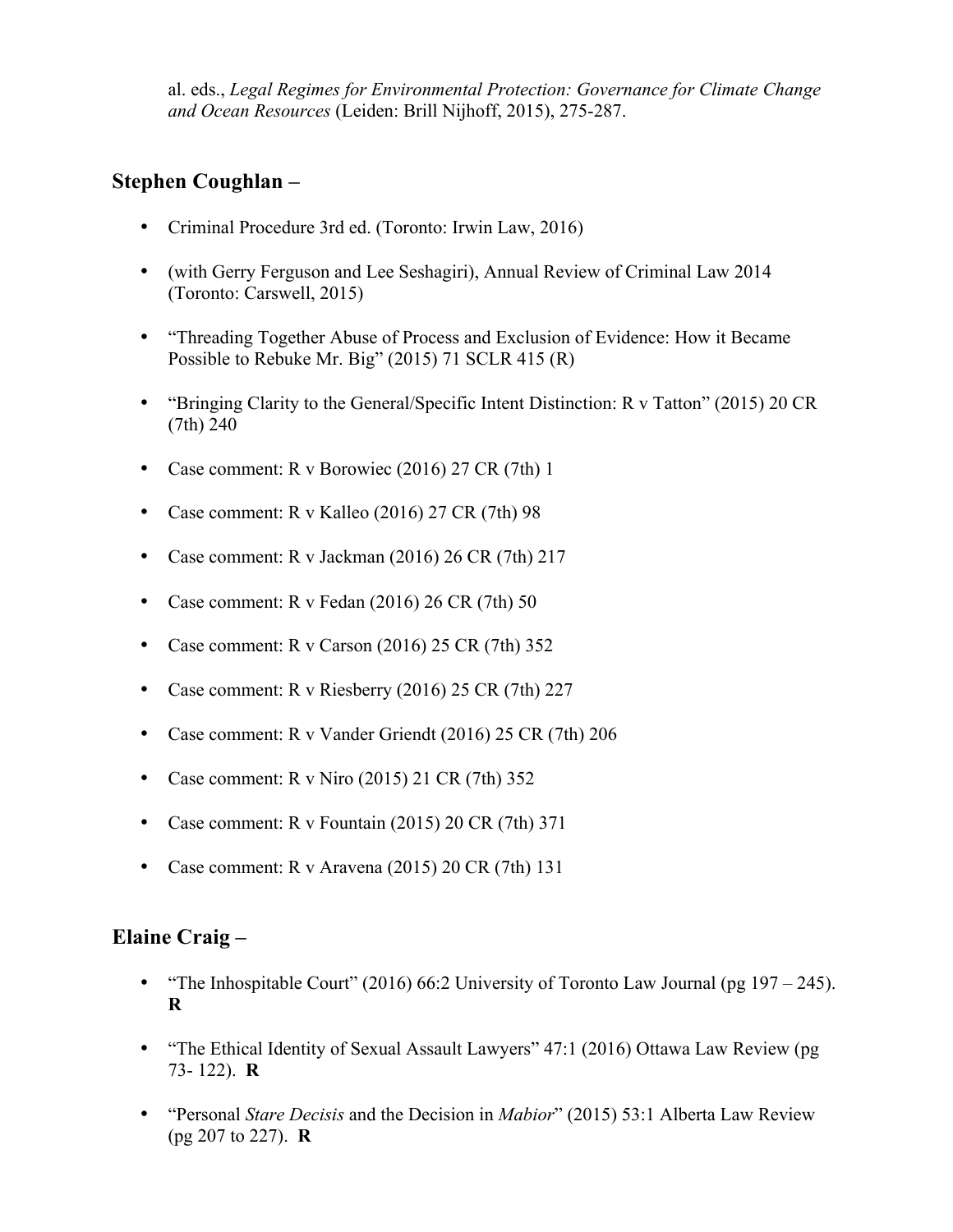- "Examining the Websites of Canada's 'Top Sex Crime Lawyers': The Ethical Parameters of Commercial Expression by the Criminal Defence Bar" (2015) 48:2 UBC Law Review (pg 257 – 304). **R**
- "A Brave and Honest Examination of the Complexity of a Feminist Defence Ethos" a Review of Abbe Smith's "Representing Rapists: The Cruelty of Cross Examination and Other Challenges for a Feminist Criminal Defense Lawyer" (2016) 53 American Criminal Law Review in online journal: Jotwell Equality Section (2015).

# **Robert Currie –**

- Annotation: *R v. Avanes* (2015), 25 C.R. (7<sup>th</sup>) 26 (ONCJ) **R**
- Annotation: *United States of America v. Viscomi* (2015), 21 C.R. (7<sup>th</sup>) 423 (ONCA) **R**
- Book Review, *An Introduction to Transnational Criminal Law* by Neil Boister (2015) 13:5 JOURNAL OF INTERNATIONAL CRIMINAL JUSTICE 1166-1169 **R**

### **Michael Deturbide –**

• *Online Consumer Protection in Canada: New Developments and Outstanding Concerns*  (Industry Canada, 2015)

# **Richard Devlin –**

- *The Cape Town Principles on the Role of Independent Commissions in the Selection and Appointment of Judges* (London: British Institute of International and Comparative Law/Bingham Centre for the Rule of Law, 2016) [with Professor Hugh Corder et al.].
- "Bend or Break: Enhancing the Responsibilities of Law Societies to Improve Access to Justice" (2015) 38(1) Manitoba L.J. 1-40.
- "Born in Faith, Continued in Determination: B.A. (Rocky) Jones and the Egalitarian Practice of Law" in A. Dodek & A. Woolley, eds., *In Search of the Ethical Lawyer: Stories from the Canadian Legal Profession* (Vancouver: UBC Press, 2016) 81-110.
- "A Personal Objection to the Accreditation of Trinity Western University's Proposed Law School", 40:2 *Law Matters* (Calgary, Canadian Bar Association, Summer 2015) 31- 33.

# **Meinhard Doelle –**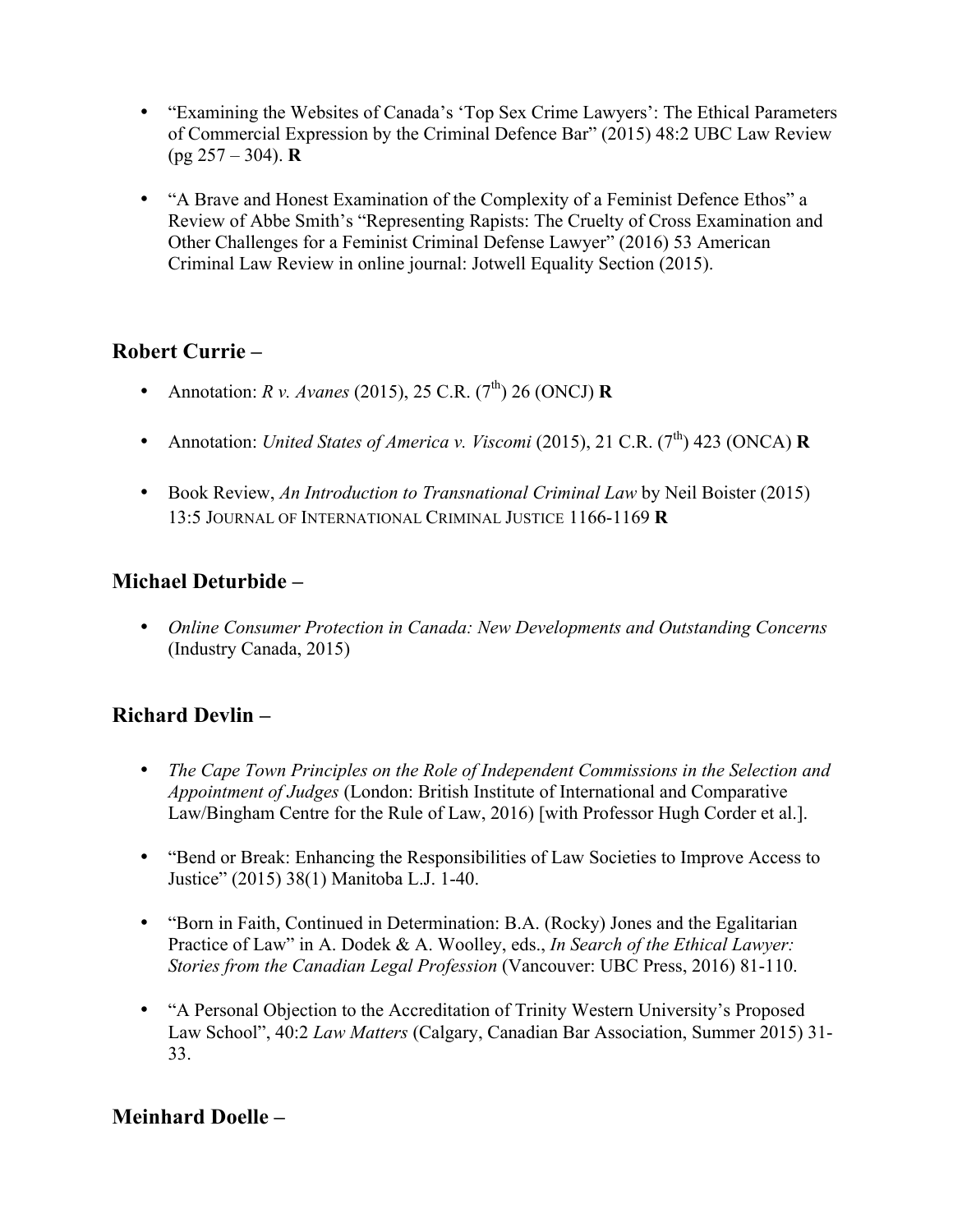- The Paris Agreement, Historic Breakthrough or High Stakes Experiment? (2016) 6 Climate Law 1 **R**
- "The Lower Churchill Panel Review: Sustainability Assessments under Legislative Constraints" in Gibson ed., *Sustainability Assessments* (Earthscan, 2016)
- (with Phillip Saunders) Aquaculture Governance in Canada: A Patchwork of Approaches in Bankes, et al, eds, *Aquaculture Law and Policy: Global, Regional and National Perspectives,* (Edward Elgar Publishing Ltd, 2016)
- (co-author) Fulfilling the Promise: Basic Components of Next Generation Environmental Assessment (2016) 29 J. Env. L. & Prac. 251 **R**
- Offshore Renewable Energy Governance in Nova Scotia: A Case Study of Tidal Energy in the Bay of Fundy (2015) 29 Ocean Yearbook 271 **R**
- (with Bill Lahey) "Putting the Train of Environmental Governance on Tracks: Nova Scotia's Experiment in Using Legislation to Strengthen Environmental Governance" (2015) in Martin, P., and Kennedy, A., eds, *Implementing Environmental Law (*Edward Elgar Publishing, 2015)

### **Jocelyn Downie –**

- (with Cheluchi Onyemelukwe),"The Tunnel at the End of the Light? Development of the Tri Council Policy Statement in Canada" in Susan Dodds and Rachel Ankeny, eds., Big Picture Bioethics: Developing Democratic Policy in Contested Domains (Springer, 2016) 131-162. **R**
- (with Georgia Lloyd-Smith), "Assisted Dying for Individuals with Dementia: Challenges for Translating Ethical Positions into Law" in Michael Cholbi & Jukka Varelius, eds., New Directions in the Ethics of Assisted Suicide and Euthanasia (Springer, 2015) 97- 123. **R**
- "Permitting Voluntary Euthanasia and Assisted Suicide: Law Reform Pathways for Common Law Jurisdictions" (2016) 16:1 QUT Law Review 84-112. **R**
- (with Kacie Oliver), "Medical Certificates of Death: First Principles and Established Practice Provide Answers to New Questions" (2016) 188:1 CMAJ 49-52. **R**
- (with Dave Snow, Francoise Baylis), "Why the Government of Canada won't Regulate Assisted Human Reproduction: A Modern Mystery" (2015) 9:1 McGill JL & Health 1- 15. **R**
- (with Matthias Schmidt, Michael Hadskis, & Jennifer Marshall), "Incidental Findings and the Minimal Risk Standard in Pediatric Neuroimaging Research" (2015) 37:5 IRB: Ethics & Human Research 11-19. **R**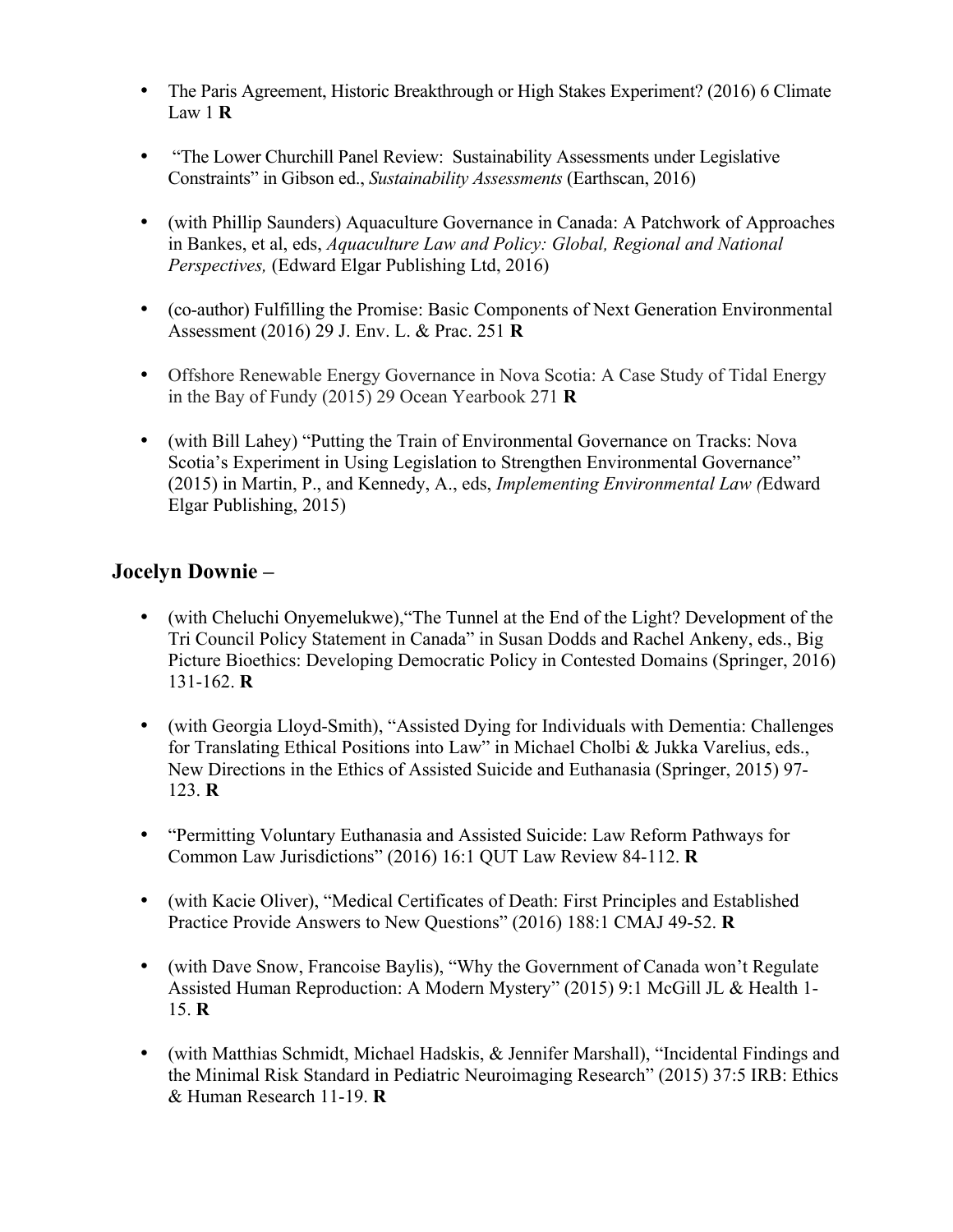#### **Joanna Erdman -**

- "The Politics of Global Abortion Rights" (2016) 22:2 Brown Journal of World Affairs 39-57.
- "Book Review: Gisele Maynard-Tucker. Rural Women's Sexuality, Reproductive Health, and Illiteracy: A Critical Perspective on Development" (2015) 17:4 Intl. Feminist J. of Politics 686-688.

### **Elaine Gibson –**

- "Privacy Protection and the Confidentiality of Psychiatric Health Care Records" in J. Chandler and C. Flood, eds., *Law & Mind: Mental Health Law and Policy in Canada* (Toronto: Lexis-Nexis, 2016) 161-185.
- "Wired Identities: Retention and Destruction of Personal Health Information in an Electronic World" (2015) 38:2 Dalhousie Law Journal 385-411. **R**

# **Diana Ginn –**

- "Beyond *Dunsmuir* : Clarity on the Standard of Review from *Saguenay"* (co-authored with Gregory Johannson), 44(4) *The Advocate's Quarterly* (November 2015) at 527
- "The Philosophy of Law in the Canadian Arctic" published in "Philosophy of Law in the Arctic (ed; Dawid Bunikowski): http://www.uarctic.org/media/1596449/tn-arctic-law-\_ bunikowski-\_-philosophy-of-law-in-the-arctic.pdf
- Four updates to the *Nova Scotia Real Property Practice Manual* (loose leaf; published by LexisNexis)

### **Archie Kaiser –**

- "Advocating for Persons with Mental Health Problems: Living Up to the Challenges of the Twenty First Century," in Jennifer Chandler and Colleen Flood, Eds., *Law and Mind: Mental Health Law and Policy in Canada*, (Toronto:LexisNexis,2016), 253-281
- "A Partial Ceasefire in Canada's War on Drugs? Reflections on the Impending Legalization of Marijuana", (2016) 63 *Criminal Law Quarterly*, 367-404

# **William Lahey –**

• *Approaches to and Best Practices in the Regulation of Hydraulic Fracturing in Canada: Appendix M of the Final Report of the Newfoundland & Labrador Hydraulic Fracturing*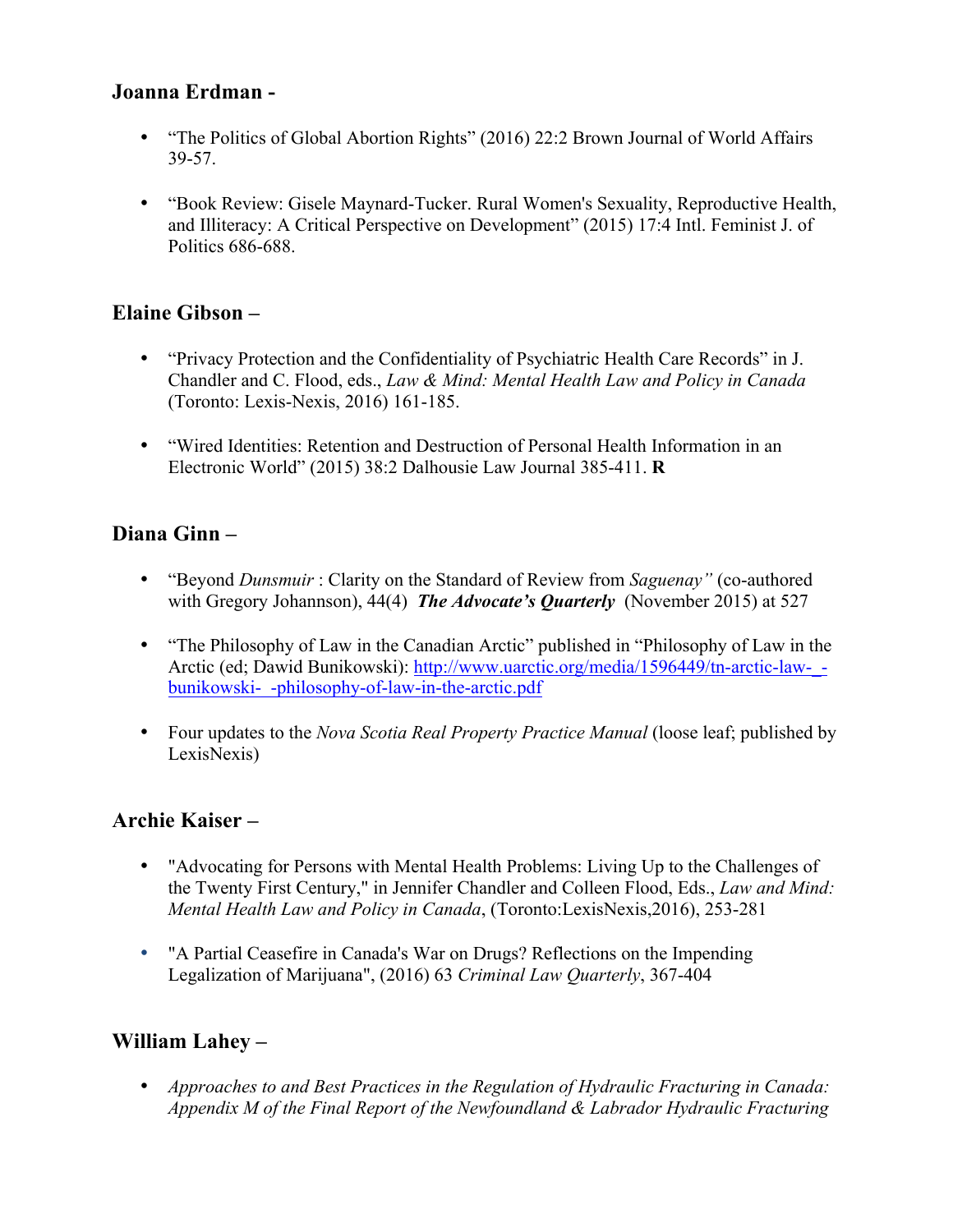*Review Panel*. Available at: http://nlhfrp.ca/wp-content/uploads/2016/05/Appendix-M\_NLHFRP\_W-Lahey.pdf.

- "Cape Breton Explorations Ltd. v. Nova Scotia (Attorney General)" (2013) 3:3 *Energy Regulation Quarterly*, 65-69.
- "Legislating Collaborative Self-Regulation in Canada: A Comparative Policy Analysis", (2016) 30:2 *Journal of Interprofessional Care*, 211-216. [With Katherine Fierlbeck] **R**
- "Putting the Train of Environmental Protection on Track: Nova Scotia's Experiment Using Law to Strengthen Environmental Law" in Paul Martin & Amanda Kennedy, eds, *Implementing Environmental Law* (Cheltenham, U.K.: Edward Elgar, 2015). [With Meinhard Doelle]
- "Regulation and the Development of a New Energy Industry: Tidal Energy in Nova Scotia", (2013) 3:3 *Energy Regulation Quarterly*, 43-52.
- "Screening for Frailty in Canada's Health Care System: A Time for Action"*,* (2016) *Canadian Journal on Aging / La Revue canadienne du vieillissement*, *First View Articles*, 1-17. DOI: http://dx.doi.org/10.1017/s0714980816000301. Published online: 23 May 2016. [With John Muscedere, Melissa K. Andrew, Sean M. Bagshaw, Carole Estabrooks, David Hogan, Jayna Holroyd-Leduc, Susan Howlett, Colleen Maxwell, Mary McNally, Paige Moorhouse, Kenneth Rockwood, Darryl Rolfson, Samir Sinha and Bill Tholl] **R**

### **Jennifer Llewellyn –**

- (with Ami Harbin) "Restorative Justice in Transitions: The Problem of "The Community" and Collective Responsibility" forthcoming in Kerry Clamp ed. *Restorative Justice in Transitional Settings* (London: Routledge Press, 2015). **R**
- (with Mike DeGagné and Glen Lowry) (eds.) *Reconciliation & Canada's Indian Residential Schools in Context: Legal Perspectives, Government Documents & Related Texts* (Ottawa: Aboriginal Healing Foundation, 2015).
- (with Amanda Demsey, Jillian Smith), "An Unfamiliar Justice Story: Restorative Justice and Education – Reflections on Dalhousie's Facebook Incidence 2015" *Our Schools Ourselves* Fall 2015 (Canadian Centre for Policy Alternatives) 43-56.
- "Introducing Restorative Justice in Nova Scotia" (2015) *The Society Record* 33:2.

# **Geoffrey Loomer –**

• (with David G. Duff, Benjamin Alarie, Kim Brooks, and Lisa Philipps), *Canadian Income Tax Law*, 5th ed. (Markham: LexisNexis, August 2015) (responsible for updates to chapters 1 and 4).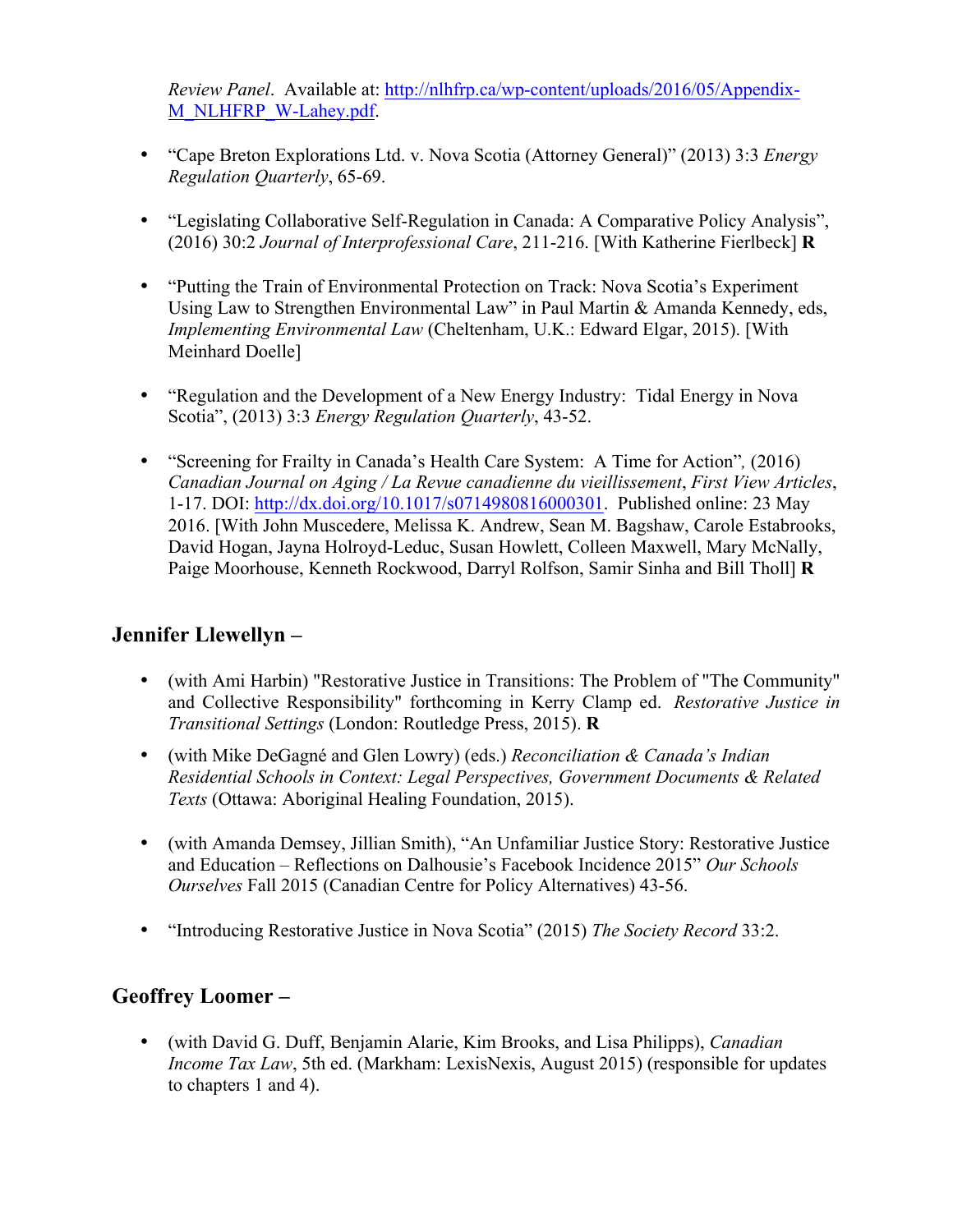• (with David G. Duff), *Taxation of Business Organizations in Canada* (Toronto: LexisNexis, December 2015).

### **Constance MacIntosh –**

- "Indigenous People and Mental Health: The Role of Law and Policy" in Colleen Flood and Jennifer Chandler (Eds) *Law and Mind: Mental Health Law and Policy in Canada*  (Toronto: LexisNexis, 2016) (419-448)
- (with Craig Forcese, Adam Dodek, Philip Bryden, Peter Carver, Richard Haigh, and Mary Liston) (Co-editors), *Public Law: Cases, Commentary and Analysis (3rd Edition)* (Toronto: Emond, 2015) (Lead author for one chapter, "Indigenous Peoples and the  $Law'$
- (with David Wheeler, Margo MacGregor, Frank Atherton, Kevin Christmas, Shawn Dalton, Maurice Dusseault, Graham Gagnon, Brad Hayes, Ian Mauro, Ray Ritcey), "Hydraulic fracturing – Integrating public participation with an in-dependent review of the risks and benefits" Energy Policy 85 (2015) 299-308 **R**

### **Naiomi Metallic –**

• *"Indian Act By-Laws: A Viable means for First Nations to (Re)Assert Control over Local Matters Now and Not Later*" (2016) 67 UNBLJ 211.

# **Leonard Rotman –**

- *"The End of History Thesis for Corporate Law*" in Fathali M. Moghaddam, ed.*, The SAGE Encyclopedia of Political Behavior*, (Thousand Oaks, CA: SAGE, 2016) (forthcoming).
- *'The Fusion' of Law and Equity?: A Canadian Perspective on the Substantive, Jurisdictional, or Non-Fusion of Legal and Equitable Matters"* (2016) 2 *CJCCL*  forthcoming 497-536.
- *"Fiduciary Obligations*" in M. Gillen and F. Woodman, eds., *THE LAW OF TRUSTS, 3RD ED.*, (Toronto: Emond Montgomery, 2015), 769-838.
- *Remedies*, in M. Gillen and F. Woodman, eds., *THE LAW OF TRUSTS, 3RD ED.*, (Toronto: Emond Montgomery, 2015), (with J. Berryman), 521-625.
- *"The Availability of Disgorgement in Canadian Contract Law" Civil Law Seminar*, National Judicial Institute (128 pp.).

### **Rollie Thompson –**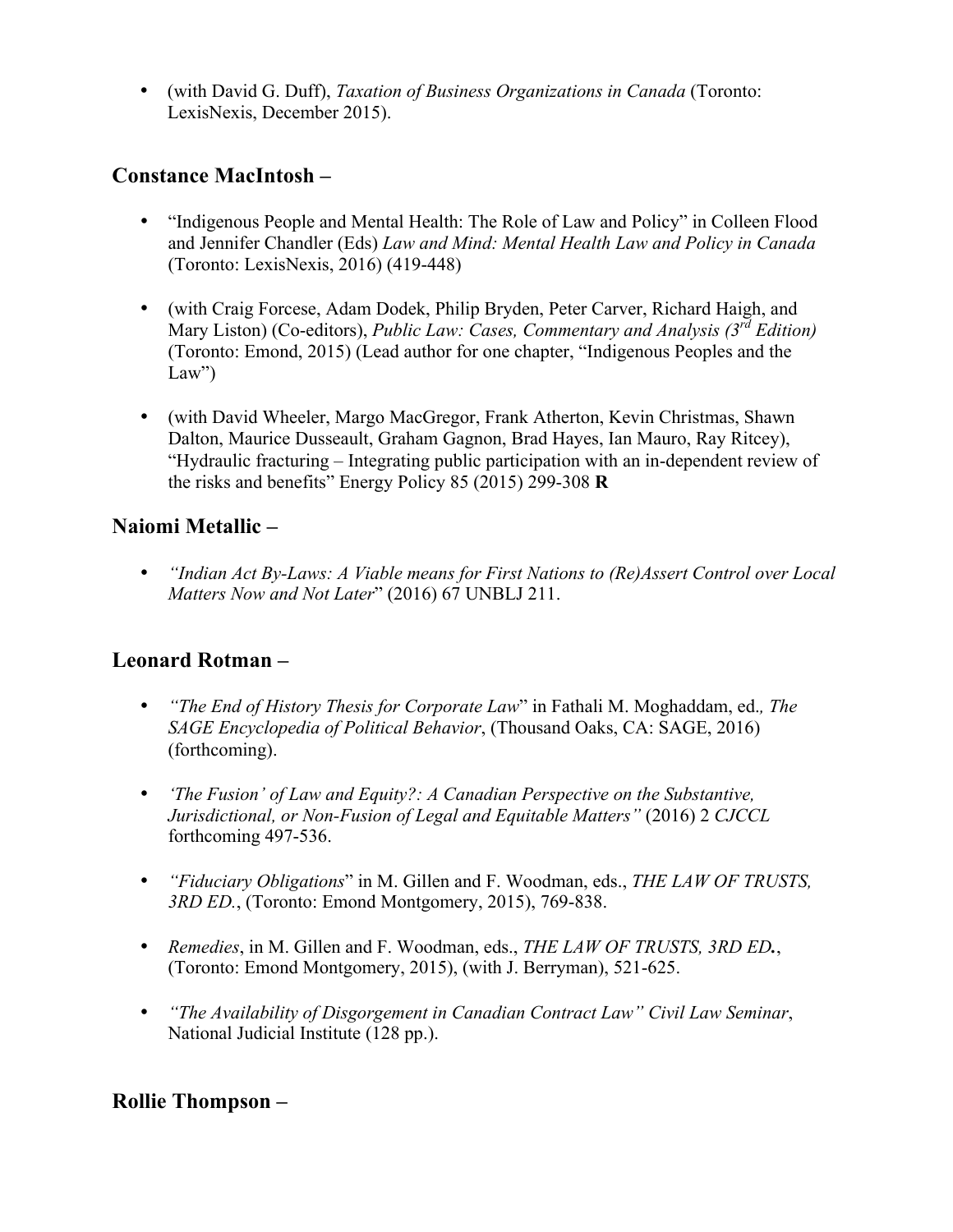- (with Carol Rogerson) *Spousal Support Advisory Guidelines: The Revised User's Guide* (Ottawa: Department of Justice, April 2016), 110 pages.
- Editor, *Nova Scotia Civil Procedure Rules*, 2<sup>nd</sup> ed. (LexisNexis, looseleaf), Issues 28, 29, 30 and 31.
- "6 Errors That You Could Make Using the SSAG (But Shouldn't, and Now Won't)" (2015), 35 Can.Fam.L.Q. 91-99.
- "Evidence" in Nova Scotia Barristers' Society, *2016 Bar Review Materials* (May 2016).
- "The Ten Evidence 'Rules' That Every Family Law Lawyer Needs to Know" (2016), 35 Can.Fam.L.Q. 279- 315.

# **David VanderZwaag –**

- (with Katja Fennel), "Ocean Acidification: Scientific Advances, Lagging International Law and Policy Responses" in Robin Warner and Stuart Kaye, eds, *Routledge Handbook on Maritime Regulation and Enforcement* (London: Routledge Press, 2016), 342-362.
- (with Shane Belbin), "White Sturgeon in Jeopardy: Gauging the Law and Policy Currents" (2016) 19:1 J Intl Wildlife L & Pol'y 62.
- "The 2013 Minamata Convention and Protection of the Arctic Environment: Mercurial Promises and Challenges" (2015) 2015:2 China Oceans L Rev 224.
- "Arctic Ocean Governance: Shifting Seascapes, Hazy Horizons" (2016) Kobe University Polar Cooperation Research Centre Working Paper No 2.
- "The International Control of Ocean Dumping: Navigating from Permissive to Precautionary Shores" in Rosemary Rayfuse, ed, *Research Handbook on International Marine Environmental Law* (Cheltenham, UK: Edward Elgar, 2015), 132-147. **R**
- "Sustaining Atlantic Marine Species at Risk: Scientific and Legal Coordinates, Sea of Governance Challenges" in James Kraska and Harry Scheiber, eds, *Science, Technology and New Challenges to Ocean Law* (Leiden: Brill, 2015), 149-164.
- "Arctic" (2015) 25 YB Intl Envtl L 254.
- (with Emily Mason), "Controlling the Long-range Transport of Persistent Organic Pollutants (POPs) into the Arctic: Progressions and Political Pairings" in Geir Hønneland and Leif C. Jensen, eds, *Handbook of the Politics in the Arctic* (Cheltenham, UK: Edward Elgar, 2015), 352-374.